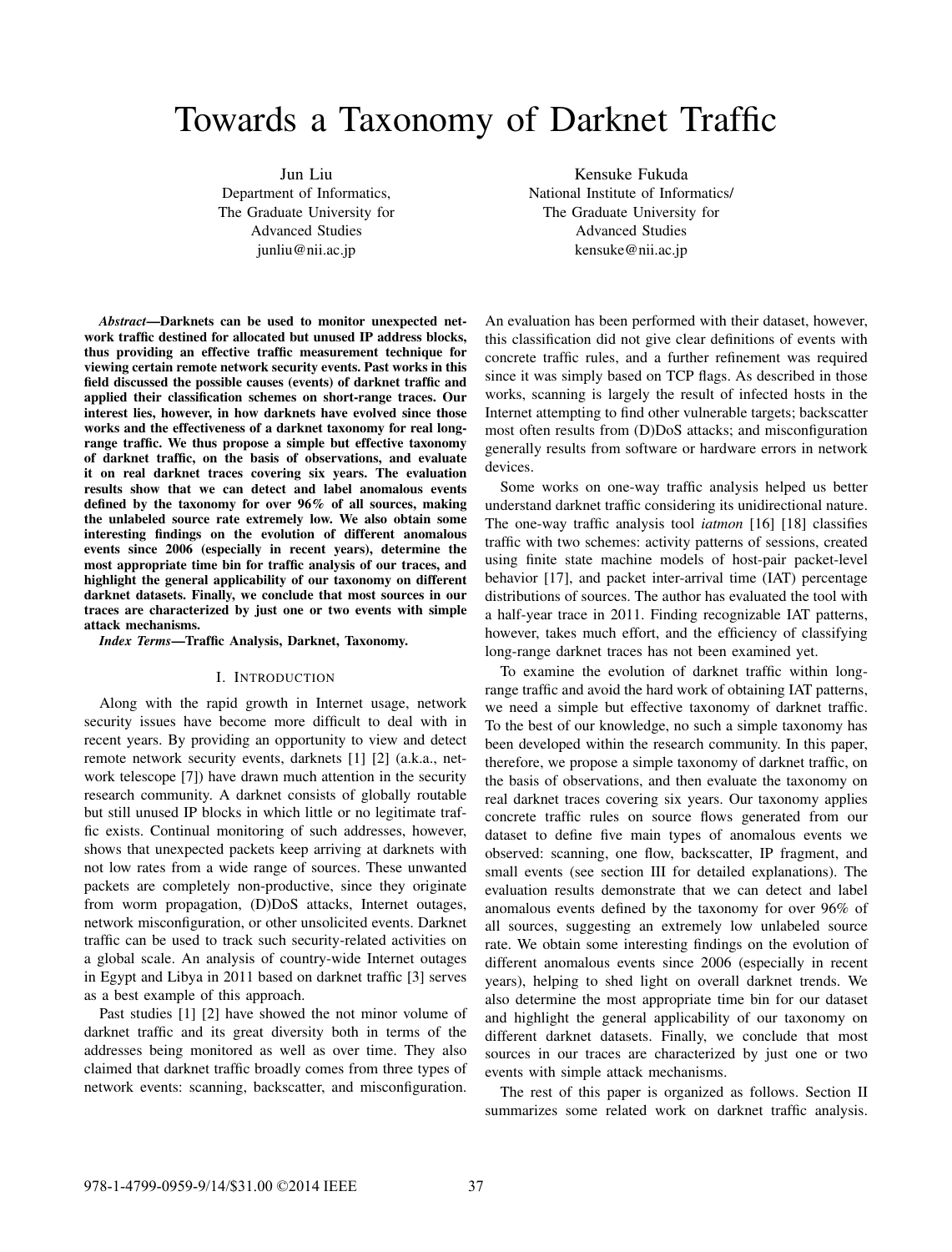Section III introduces a simple but effective taxonomy of darknet traffic with concrete traffic rules. Section IV describes our experiment dataset and shows the evaluation results of our proposal. Section V gives a further discussion of our findings. At last section VI concludes the paper and lists future work.

# II. RELATED WORK

Since monitoring darknet traffic provides a continual opportunity to view and detect remote network security events, many efforts have been made to build darknet traffic monitoring systems. Among them, three popular systems were proposed in Refs. [7]–[9].

Another work [1] presented the first comprehensive analysis of darknet traffic observed in 2004 at four unused IPv4 network blocks. It showed the great diversity of darknet traffic, both temporally and spatially, and examined the dominant events (i.e., root causes) on popular ports. Six years later, another work attempted to discover how darknet traffic had evolved from 2004 to 2010 [2]. It also introduced a simple categorization of darknet traffic and evaluated it with real traffic. Based on darknet traffic, an analysis of country-wide Internet outages in Egypt and Libya in 2011 was presented in Ref. [3]. In addition, a classification of one-way Internet traffic collected in live networks expanded our understanding of darknet traffic [10].

Many studies have been devoted to characterizing common anomalous events in the Internet. The authors discussed a taxonomy of DDoS attacks and different types of scanning events in Ref. [6]. Ref. [4] provided a longitudinal examination of scanning activities observed at Lawrence Berkeley National Laboratory (LBNL) over 12.5 years. A past work [5] proposed a backscatter analysis technique to infer DoS activity in the Internet. A network activity classification scheme with specification-based finite state machine models of TCP, UDP, and ICMP traffic was introduced in Ref. [17]. By integrating this classification scheme and packet IAT distributions of sources, *iatmon* demonstrated its effectiveness in classifying one-way traffic [16] [18]. More technical details of scanning and backscatter events were covered in Refs. [11] [12].

### III. A TAXONOMY OF DARKNET TRAFFIC

In this section we propose a simple taxonomy of darknet traffic. Given that darknet traffic consists of non-productive packets, it is natural to use concrete *traffic rules* to characterize it in terms of a number of *anomalous events*. Table I summarizes the anomalous events in our taxonomy. We base our classification on source flows generated from darknet traffic and explain each of these events in the following subsections.

#### *A. Port scan*

In a port scan, the attacker sends client request packets to a number of server ports with the goal of finding an active port and then exploiting known vulnerabilities of the service corresponding to that port. Thus, we base our considerations on  $(ipSrc, ipDst)$  pairs and raise a port scan event when the number of distinct destination ports in a  $(ipSrc, ipDst)$  flow exceeds a threshold N ( $\#portDst \geq N$ ). Note that attackers can perform both TCP and UDP port scans. For TCP we also require the proportion of packets with scan flags (SYN  $\cup$  FIN ∪ FIN-ACK ∪ NULL; see Ref. [11] for more details) to be larger than a threshold  $R\%$  (ScanFlagPktRatio  $\geq R\%$ ), in order to ensure that attackers are most likely to attempt to find active destination ports to exploit known vulnerabilities. Moreover, we specify two subcategories characterizing whether the scan traffic is heavy or light, depending on the average number of packets per destination port  $(Avg \# Pkt \text{ per port} Dst)$ .

## *B. Network scan*

Unlike a port scan, a network scan attempts to find victims with the same active port and either exploit known vulnerabilities of the service corresponding to that port or just recruit peers for launching larger distributed attacks on as many hosts as possible. We characterize a network scan event as a scan aimed at the same target port  $(\text{#}portDst == 1)$  from a single source  $(\#ipSrc = 1)$  and involving several hosts (#ipDst  $\geq$  N). Network scans can be performed with the TCP, UDP, and ICMP protocols. As with a port scan, we also require  $ScanFlagPktRatio > R\%$  for TCP. For ICMP, only echo request (Ping) packets ( $(Type == 8) \cap (Code == 0)$ ) are considered in this case. For all three protocols we specify two subcategories (depending on  $Avg \# Pkt$  per ipDst) for heavy and light attacks.

## *C. One flow*

The notion of one flow characterizes large, repeated traffic ( $\# Pkt > N_3$ ) destined for one destination port  $(\text{#port}Dist == 1)$  in a  $(ipSrc, ipDst)$  flow. This happens with both the TCP and UDP protocols. Network misconfiguration is a plausible explanation for this kind of traffic.

# *D. Backscatter*

Backscatter traffic [5] consists of response packets to (D)DoS attacks carried out elsewhere in the Internet. Specifically, attackers somewhere in the Internet forge packets (most often TCP-SYN packets) and send those packets to victims to launch (D)DoS attacks while hiding themselves with spoofed source IP addresses. For TCP, we use the TCP flags field  $(SYN-ACK \cup ACK \cup RST \cup RST-ACK)$ ; see more details in Ref. [12]) to detect backscatter. For ICMP, we instead consider echo reply  $((Type == 0) \cap (Code == 0))$  and destination unreachable  $(Type == 3)$  packets (see more details in Ref. [13]). We then count the number of distinct sources  $(\#ipSrc == 1)$  that send at least one packet belonging to the categories mentioned above as the number of backscatters.

# *E. IP fragment*

IP fragmentation exploits in darknet traffic represent DoS attacks or attempts to defeat packet filter policies. The Rose Attack [15] is an example of exploiting the IP fragments "Too Many Datagrams", "Incomplete Datagram", and "Fragment Too Small". We count the number of distinct sources  $(\#ipSrc = 1)$  that send at least one fragmented packet (#fragmentPkt  $\geq$  1) as the number of IP fragment events.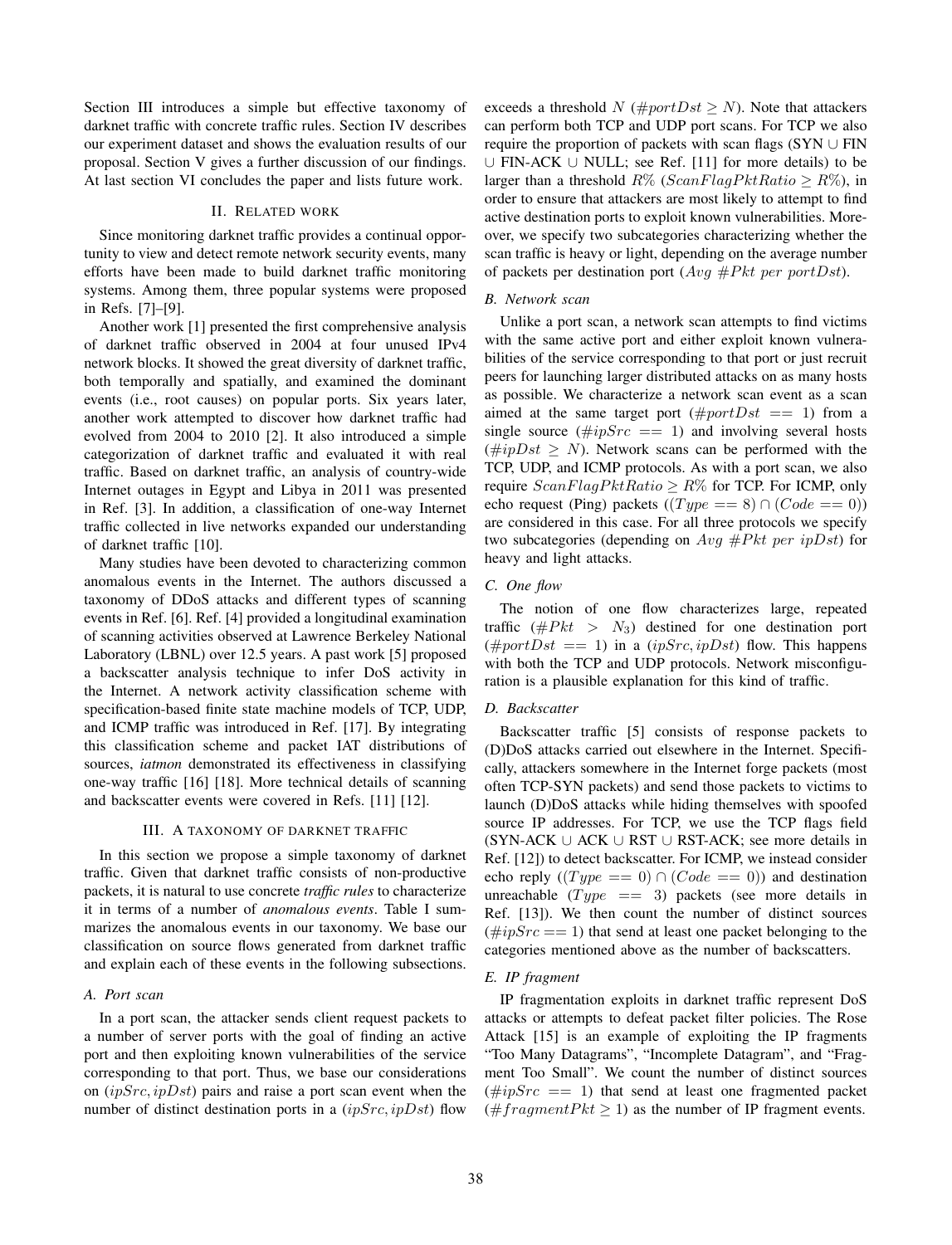TABLE I A TAXONOMY OF DARKNET TRAFFIC

| Event                       |             | Category | Traffic rules                                                                                                                    |
|-----------------------------|-------------|----------|----------------------------------------------------------------------------------------------------------------------------------|
| Port<br>scan                | <b>TCP</b>  | Heavy    | $(\#ipSrc = 1) \cap (\#ipDst == 1) \cap (\#portDst > N) \cap (ScanFlagPktRatio > R\%) \cap (Avg \#Pkt per portDst > M)$          |
|                             |             | Light    | $(\#ipSrc = 1) \cap (\#ipDst == 1) \cap (\#portDst \geq N) \cap (ScanFlagPktRatio \geq R\%) \cap (Avg \#Pkt per portDst \leq M)$ |
|                             | <b>UDP</b>  | Heavy    | $(\#ipSrc == 1) \cap (\#ipDst == 1) \cap (\#portDst \geq N) \cap (Avg \#Pkt per portDst > M)$                                    |
|                             |             | Light    | $(\#ipSrc == 1) \cap (\#ipDst == 1) \cap (\#portDst \geq N) \cap (Avg \#Pkt per portDst \leq M)$                                 |
| Network<br>scan             | <b>TCP</b>  | Heavy    | $(\#ipSrc = 1) \cap (\#portDst == 1) \cap (\#ipDst \ge N) \cap (ScanFlagPktRatio \ge R\%) \cap (Avg \#Pkt per ipDst \ge M)$      |
|                             |             | Light    | $(\#ipSrc = 1) \cap (\#portDst == 1) \cap (\#ipDst > N) \cap (ScanFlagPktRatio > R\%) \cap (Avg \#Pkt per ipDst < M)$            |
|                             | <b>UDP</b>  | Heavy    | $(\#ipSrc == 1) \cap (\#portDst == 1) \cap (\#ipDst > N) \cap (Avg \#Pkt per ipDst > M)$                                         |
|                             |             | Light    | $(\#ipSrc == 1) \cap (\#portDst == 1) \cap (\#ipDst \ge N) \cap (Avg \#Pkt per ipDst \le M)$                                     |
|                             | <b>ICMP</b> | Heavy    | $(\#ipSrc == 1) \cap (\#ipDst \geq N) \cap ((Type, Code) == (8,0)) \cap (Avg \#Pkt per ipDst > M)$                               |
|                             |             | Light    | $(\#ipSrc == 1) \cap (\#ipDst \geq N) \cap ((Type, Code) == (8,0)) \cap (Avg \#Pkt per ipDst \leq M)$                            |
| One<br>flow                 | <b>TCP</b>  |          | $(\#ipSrc == 1) \cap (\#ipDst == 1) \cap (\#portDst == 1) \cap (\#Pkt > N_3) \cap (Protocol == TCP)$                             |
|                             | <b>UDP</b>  |          | $(\#ipSrc == 1) \cap (\#ipDst == 1) \cap (\#portDst == 1) \cap (\#Pkt > N_3) \cap (Protocol == UDP)$                             |
| <b>Backscatter</b>          | <b>TCP</b>  |          | $(\#ipSrc == 1) \cap (\#Pk + \geq 1) \cap (TCP\_Flags \in \{SA \cup A \cup R \cup RA\})$                                         |
|                             | <b>ICMP</b> |          | $(\#ipSrc == 1) \cap (\#Pk t \ge 1) \cap (((Type, Code) == (0,0)) \cup (Type == 3))$                                             |
| $\overline{IP}$<br>fragment |             |          | $(\#ipSrc == 1) \cap (\#fragmentPk t \geq 1)$                                                                                    |
| Small<br><b>SYN</b>         |             |          | $(\#ipSrc == 1) \cap (\#ipDst < N_1) \cap (\#portDst < N_2) \cap (\#Pkt \le N_3) \cap (TCP_Flags == S)$                          |
| Small<br><b>UDP</b>         |             |          | $(\#ipSrc == 1) \cap (\#ipDst < N_1) \cap (\#portDst < N_2) \cap (\#Pkt \le N_3) \cap (Protocol == UDP)$                         |
| Small<br>Ping               |             |          | $(\#ipSrc = 1) \cap (\#ipDst < N_1) \cap (\#Pkt \leq N_3) \cap ((Type, Code) == (8,0))$                                          |
| Other                       |             |          | Other                                                                                                                            |
|                             |             |          | Remark: Our parameter setting $\{N = N_1 = N_2 = 5, R = 50, M = 3, N_3 = 15\}$ was empirically decided according to real traces. |

# *F. Small SYN*

In our real darknet traces, we notice that many sources send a limited number of SYN packets to limited destinations on limited destination ports within a time period, a situation that does not correspond to any of the above events. We use the term "small SYN" to characterize this type of event. Specifically, we count the number of distinct sources  $(\#ipSrc == 1)$  that send a small number of SYN packets  $((\# Pkt \leq N_3) \cap (TCP\_Flags == S))$  to a few destinations  $(\#ipDst < N_1)$  aimed at a small number of destination ports (#portDst <  $N_2$ ) as the number of "small SYN" events.

# *G. Small UDP*

For "small UDP", the traffic rules are almost the same as "small SYN" except that we consider UDP packets instead.

## *H. Small Ping*

The "small ping'' event is also similar to "small SYN" except that all packets are ICMP echo requests (Pings). Thus, we count the number of distinct sources ( $\#ipSrc = 1$ ) that send a small number of ICMP echo requests ( $(\# Pkt \leq$  $N_3$ )  $\cap$  ((Type, Code) == (8,0))) to a few destinations  $(\#ipDst < N_1)$  as the number of "Small Ping" events.

# *I. Other*

Source IP addresses that are not labeled as any of the network events mentioned above fall into this category. Note that the calculation of the unlabeled source rate in our traces is based on this category.

Note here that anomalous events – port scan, network scan, and one flow – cover traffic of more than one protocol originating from one source, while small events – small SYN, small UDP, and small Ping – label one source according to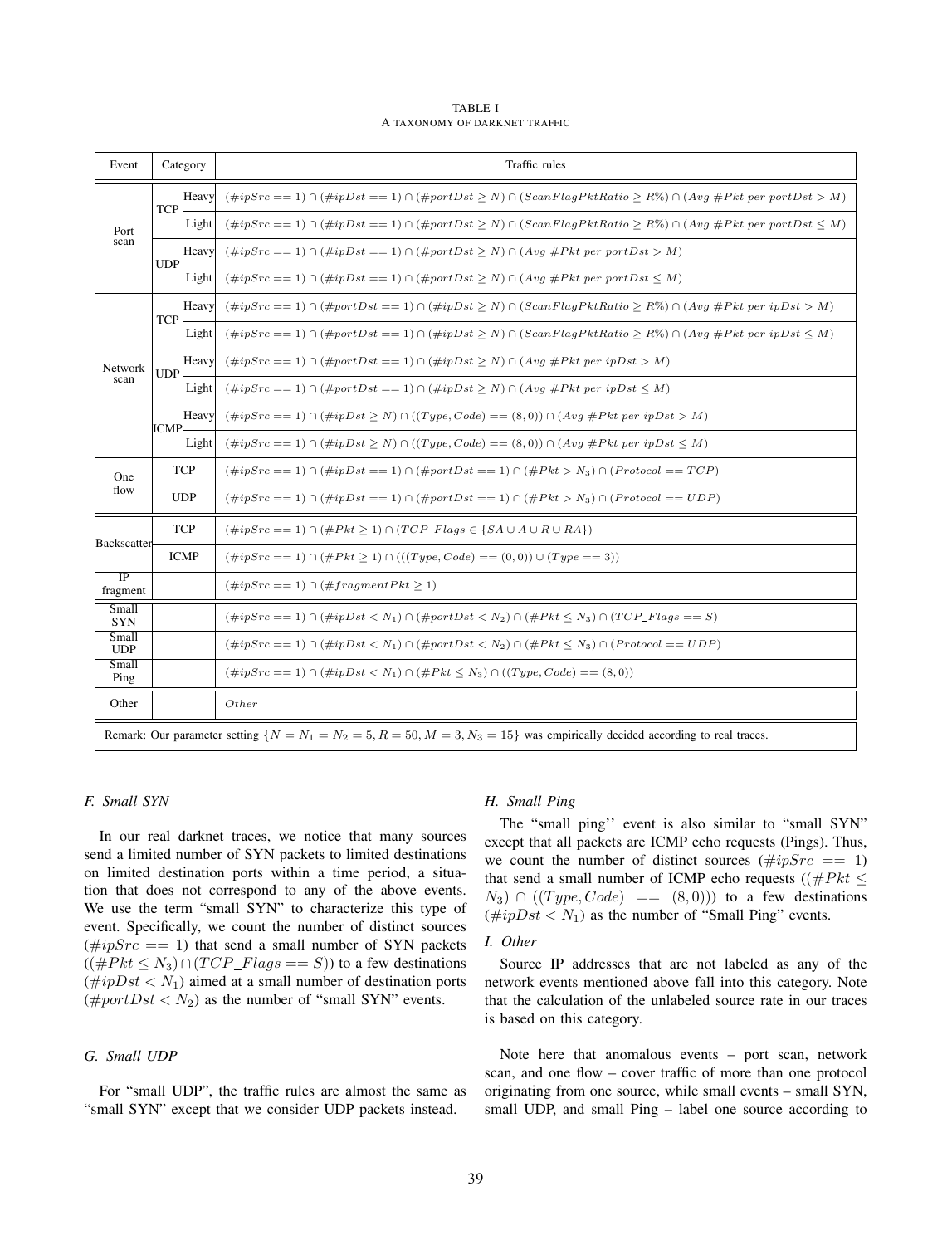certain specific packets. We emphasize that in our taxonomy one event may overlap others (some packets can be part of multiple events), but it will never include or be included in other events, except for backscatters and IP fragments. These exceptions are due to the simple traffic rules for backscatter and IP fragment events: just one backscatter or IP fragmented packet will trigger them. Moreover, our taxonomy allows one source to be characterized by multiple anomalous events; for example, one source send both TCP and ICMP scan packets.

# IV. EVALUATION

In this section we first introduce our dataset and then present analysis results for real darknet traces covering six years.

# *A. Dataset*

Since Oct. 2006, we have been collecting traffic destined to one /18 allocated but unused IPv4 darknet address block in Japan, with three major data loss time periods: May 27, 2007 to Jun. 28, 2007; Nov. 26, 2010 to Feb. 4, 2011; and Jan. 9, 2012 to Sep. 25, 2012. Since we capture complete packet headers (layers -2, -3, and -4) and only a few payload bytes, our traffic analysis mainly relies on the header information.

To balance the scale of experimental data and corresponding processing time, we select the first seven days' data from every month to experiment with. This data covers 74 weeks (518 days) from October 2006 to November 2013 (not counting the excluded time periods). This long-range data is fairly representative of darknet's overall trends.

We also emphasize that our taxonomy is generally applicable for other darknet datasets, except for the parameter settings, which depend on specific traces.

#### *B. Evaluation result overview*

First, we compare our dataset with those used in Ref. [2] to check the similarity of traffic behavior between them. Figure 1 plots time series of (a) the protocol breakdown based on the number of packets and (b) the traffic breakdown defined by the simple categorization introduced in Ref. [2]. A significant change occurred around Oct. 2008 in both plots. Before the change the TCP and UDP traffic were quite similar to each other, but then the TCP traffic (especially TCP-SYN) kept increasing until it accounted for over 70% of the packet volume, thus dominating the complete traffic. As reported in Ref. [2], this change was due to the Conficker worm outbreak in Oct. 2008 [14]. In this regard, our dataset is consistent with the prior ones. Furthermore, our results demonstrate the Conficker worm's great influence on darknet till Nov. 2013.

To detect anomalous events hidden by short time bins, we adopted a longer time bin (24 hours, as explained in subsection IV-C) in our experiment. We first extract daily source IP flows from raw darknet traffic; then, for detection and labeling, we apply the traffic rules for each anomalous event defined in our taxonomy. We emphasize again that the taxonomy allows multiple events for one source IP address. Table II summarizes the results in terms of the percentages of



Fig. 1. Time series plot of our dataset from 2006 to 2013, showing traffic breakdown (a) by protocols and (b) by a simple categorization.

source IP addresses labeled as each type of event. The symbol "-" in this table indicates a percentage of "<0.01%".

Table II clearly demonstrates that throughout the traces small SYN and small UDP events are most popular, with a percentage of at least 10%. This indicates that more sources are likely to send only a few packets destined for a small number of hosts and destination ports within 24 hours. We also notice, however, that the percentage of small SYN events increased a lot in 2008, and then decreased from 69.99% in 2009 to 41.46% in 2013, while the proportion of small UDP events experienced a significant decrease from 2008 to 2009, and maintained a rate of less than 30%. Looking at the proportion of light TCP network scans, we observe a significant increase from 2008 to 2009. Considering that the decrease in small SYN events and increase in light TCP network scan events almost complement each other at the same pace, we conclude that more and more attackers have preferred to apply TCP network scans with light traffic since 2008. The proportion of small Ping events, on the other hand, is much lower than those for the other two small events. We confirm that the main reason for these results is the Conficker worm's outbreak in 2008.

As for scanning events, so far they are not popular choices among attackers, except for light TCP and ICMP network scans. We also find that attackers generally prefer light scanning to heavy scanning because light traffic is more likely to evade detections by intrusion detection systems (IDS). Although light UDP network scans show an overall trend of decreasing, while light ICMP network scans have kept increasing in recent years, together they cover less than 2% of all sources in our traces.

Regarding backscatters, in the first three years ICMP backscatter events covered more than 5% of source IP addresses and increased slowly from 0.01% in 2009 to 1.32% in 2013. Compared to ICMP, TCP backscatter events in our traces were relatively stable, ranging from 0.85% to 2.55%. From the backscatter results we conclude that the observed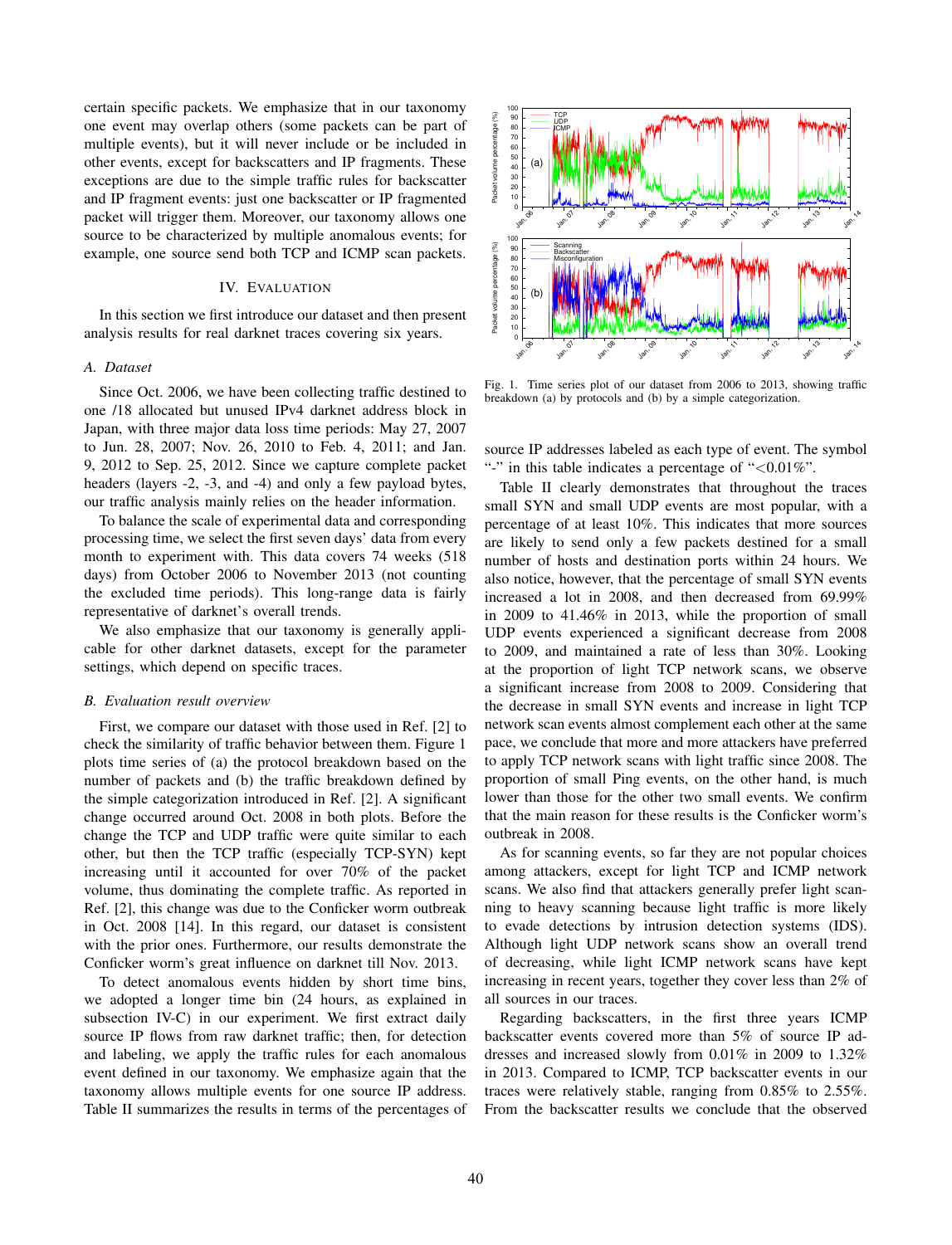| Event & Category<br>Heavy<br><b>TCP</b><br>Light<br>Port scan<br>Heavy<br><b>UDP</b><br>Light<br>Heavy<br><b>TCP</b> |                           | 2006         | 2007                     | 2008           | 2009  | 2010                     | 2011           | 2012                                                                                                                                                                                                            | 2013           |       |
|----------------------------------------------------------------------------------------------------------------------|---------------------------|--------------|--------------------------|----------------|-------|--------------------------|----------------|-----------------------------------------------------------------------------------------------------------------------------------------------------------------------------------------------------------------|----------------|-------|
|                                                                                                                      |                           |              |                          | $\overline{a}$ | 0.03  | $\overline{a}$           | 0.01           |                                                                                                                                                                                                                 | $\overline{a}$ | 0.02  |
|                                                                                                                      |                           |              | 0.01                     | ÷              | 0.03  | $\overline{a}$           | $\overline{a}$ | $\overline{a}$                                                                                                                                                                                                  | $\overline{a}$ |       |
|                                                                                                                      |                           |              | ۰                        | $\overline{a}$ | 0.03  | $\overline{\phantom{a}}$ | 0.04           |                                                                                                                                                                                                                 | 0.01           |       |
|                                                                                                                      |                           |              | $\overline{\phantom{0}}$ | 0.01           | 0.01  | $\overline{\phantom{a}}$ | 0.02           |                                                                                                                                                                                                                 |                |       |
|                                                                                                                      |                           |              | 0.05                     | 0.03           | 0.06  | 0.03                     | 0.03           | 0.04                                                                                                                                                                                                            | 0.06           | 0.19  |
|                                                                                                                      |                           | Light        | 0.61                     | 0.39           | 4.00  | 17.39                    | 20.70          | 21.98                                                                                                                                                                                                           | 21.37          | 22.14 |
| Network scan                                                                                                         | <b>UDP</b>                | Heavy        |                          | 0.29           | 0.01  |                          |                | $\overline{a}$                                                                                                                                                                                                  | 0.01           | 0.01  |
|                                                                                                                      |                           | Light        | 1.35                     | 0.87           | 1.25  | 0.06                     | 0.04           | 0.07                                                                                                                                                                                                            | 0.06           | 0.07  |
|                                                                                                                      | <b>ICMP</b>               | <b>Heavy</b> |                          | $\overline{a}$ | 0.01  |                          |                |                                                                                                                                                                                                                 |                |       |
|                                                                                                                      |                           | Light        | 0.14                     | 0.06           | 0.14  | 0.01                     | 0.07           |                                                                                                                                                                                                                 |                |       |
| One flow                                                                                                             | TCP                       |              | 2.04                     | 1.42           | 2.58  | 0.22                     | 0.30           | 0.20                                                                                                                                                                                                            | 0.66           | 0.72  |
|                                                                                                                      | $\overline{\mathrm{UDP}}$ |              | 1.54                     | 3.23           | 5.83  | 0.17                     | 0.57           | 0.28                                                                                                                                                                                                            | 0.28           | 0.32  |
| <b>Backscatter</b>                                                                                                   | <b>TCP</b>                |              | 1.86                     | 2.39           | 2.55  | 0.85                     | 1.01           | 0.86                                                                                                                                                                                                            | 1.04           | 1.16  |
|                                                                                                                      |                           | <b>ICMP</b>  | 10.93                    | 15.47          | 5.03  | 0.01                     | 0.03           | 0.02<br>0.01<br>0.01<br>0.01<br>0.01<br>0.56<br>0.63<br>0.94<br>0.76<br>0.04<br>1.32<br>0.01<br>0.01<br>٠<br>61.20<br>54.63<br>41.46<br>27.87<br>14.23<br>18.40<br>1.42<br>2.55<br>1.64<br>0.26<br>1.34<br>2.34 |                |       |
| $\overline{IP}$ fragment                                                                                             | 0.05                      | 0.02         | 0.01                     | ٠              | ٠     |                          |                |                                                                                                                                                                                                                 |                |       |
| Small SYN                                                                                                            | 42.30                     | 18.53        | 34.47                    | 69.99          | 67.38 |                          |                |                                                                                                                                                                                                                 |                |       |
| Small UDP                                                                                                            |                           |              | 36.32                    | 54.28          | 39.50 | 12.85                    | 10.75          |                                                                                                                                                                                                                 |                |       |
| Small Ping                                                                                                           |                           |              | 5.32                     | 1.82           | 3.85  | 0.18                     | 0.25           |                                                                                                                                                                                                                 |                |       |
|                                                                                                                      | Other                     |              | 0.60                     | 3.09           | 2.49  | 0.15                     | 0.34           |                                                                                                                                                                                                                 |                |       |

TABLE II EVALUATION RESULT OVERVIEW (SOURCE IP ADDRESS %)

spoofed-source (D)DoS attacks from our darknet keep relatively inactive in recent years.

As discussed in subsection III-C, one flow events mainly result from network misconfiguration. The highest proportions for both TCP and UDP one flow events appeared in 2008, and both exhibit an overall trend of decreasing since then. By examining the raw packets belonging to one flow events, we find that both single and multiple source ports are possible.

Regarding port usage in port scans, we find that over six years the most popular ports exploited by TCP scanners were 80 (HTTP) and 8080 (HTTP Alternate) while the most popular port for UDP was 28237 (application unknown). Turning to network scan events, we observe that 445 (Microsoft-DS) dominates TCP while 1434 (MS-SQL Monitor) dominates UDP. We also notice that port 53 (DNS) has been popular for UDP network scans in recent years. As expected, port 80 dominates among TCP backscatter source ports, suggesting (D)DoS attacks to web servers. Port 2186 (Guy-Tek Automated Update Application) is the most popular for TCP one flow events, while ports 137 (NetBIOS) and 161 (SNMP) dominate for UDP.

Throughout the six years of data, the proportion of IP fragmentation exploits is almost negligible. Last but not least, we point out that other events maintained a low proportion (the highest is 3.09% in 2007), validating that the proposed taxonomy detects and labels most sources in darknet traffic.

#### *C. Dependency on time bin size*

Determining the typical time period for anomalous events in a darknet is crucial to their accurate detection. On the one hand, if we choose a detection bin shorter than the typical time period, for example, some scanning events would likely be miscategorized as small SYN events or just be neglected. On



Fig. 2. Dependency on time bin size in terms of anomalous event proportions in (a) 2007 and (b) 2013.

the other hand, a longer bin could lead to redundant packets mixing into specific anomalous events, as well as requiring longer processing time. Thus, to understand this key parameter, we set the time bin to different sizes and experimented on sixday traces in 2007 and 2013.

Figures 2(a) and 2(b) plot the results for dependency on time bin size in terms of labeled source proportions before and after the Conficker worm's outbreak in 2008. In Fig. 2(a), small UDP events first decrease then increase a bit while small SYN keeps decreasing as time bin gets longer. However, we observe that small SYN events decrease rapidly from onehour to six-hour time bin whereas light TCP network scan and small UDP events increase much meanwhile. We also notice that with a time bin between six hours and one day both plots show just small fluctuations.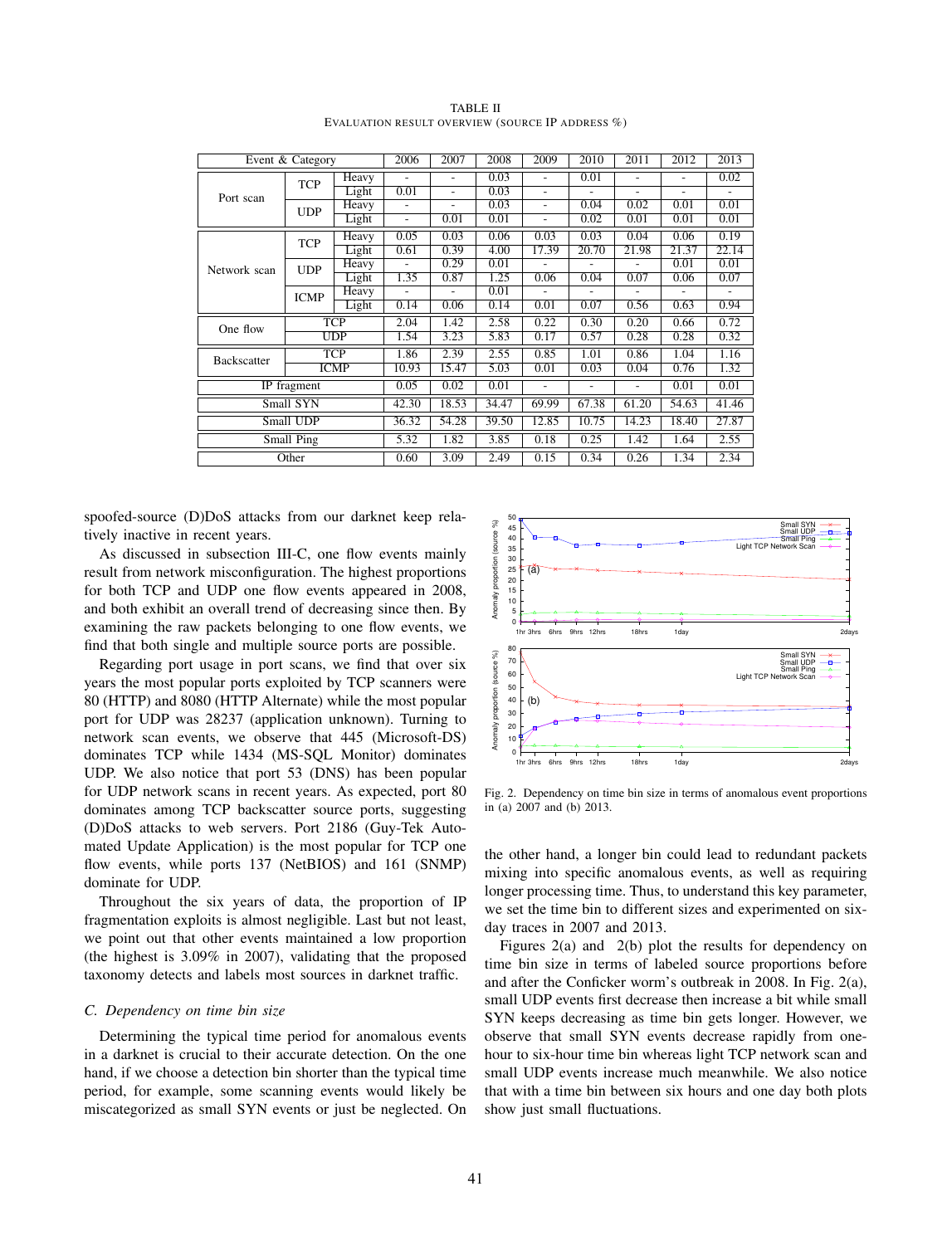The resuts show that the lower percentage of small SYN events with a time bin between six hours and one day also means a higher detection rate for other types of events, like light TCP network scans. Thus, we conclude that the best time bin for detecting more significant anomalous events in our dataset is between six hours and one day. In fact, for this work we selected one day as the time bin for evaluation.

# *D. Dependency on darknet space size*

To understand how taxonomy parameters influence detection accuracy for darknets with different space sizes, we divide short-range traces into several subnets with different sizes, and then apply our taxonomy on those subnets with the same parameters we used for /18 block before. The results are plotted in Fig. 3.



Fig. 3. Dependency on darknet space size in terms of anomalous event proportions in (a) 2007 and (b) 2013.

From Fig. 3(a) we see clearly that our empirical parameters mainly influence small SYN and small UDP events to show fluctuations for darkents with different space sizes before the Conficker worm outbreak. However, Fig. 3(b) shows that small UDP and light TCP network scan events keep decreasing whereas the vast majority of traffic can be characterized as small SYN events with the old parameters for /18 block used as darknet get smaller after the Conficker worm outbreak. This result highlights that our taxonomy is generally applicable to different darknet datasets, though the parameter tuning is required for accurate detection.

#### *E. Diversity of anomalous events per source*

Of particular interest to us is whether sources in darknet typically exhibit simple or complicated attack mechanisms. To obtain clues to this issue, we summarize the overall proportions of sources with different numbers of labels since 2006 in Tab. III. From the table we clearly see that sources with one or two labels are the vast majority, together accounting for over 96% of all sources. The extremely high percentage of sources with only one label (97.83%) also highlights that most sources are characterized by one simple event. Digging deeper, we

find that labels "small SYN", "light TCP network scan", and "small UDP" together account for over 95% of the sources with one label, while label combinations "small SYN, small UDP" and "small SYN, TCP backscatter" dominate among the sources with two labels. These dominant labels and label combinations are quite simple, and do not require deploying complicated mechanisms like those described in Ref. [11].

The results also indicate very few sources with more than two labels. One example of a four-label combination is "small SYN, small UDP, small Ping, TCP backscatter", which is allowed by our taxonomy.

## V. DISCUSSION

From Tabs. II and III, we conclude that most sources in our traces send a small number of TCP-SYN or UDP packets destined for small numbers of hosts and ports. We also notice the relative low proportion of one flow events over six years. These two findings suggest that most source IP addresses prefer neither large campaigns nor one-flow attacks. Moreover, the relative stability since 2008 of most of the anomalous events listed in Tab. II proves the persistent influence of the Conficker worm.

We also notice that in our traces over 97% of the sources are characterized by just one simple event and about 1.40% of the sources are labeled by a simple combination of two events, indicating that simple attack mechanisms are most often deployed by the sources in our traces.

Our result for dependency on time bin size shows that a time bin between six hours and one day is the most appropriate for accurate detection of anomalous events in our traces. Furthermore, the dependency on a longer bin suggests that the scanning activities in our traces are more likely to carry out slower probing, in attempting to more easily evade detection. Also, the result for dependency on darknet space size suggests us an importance of appropriate parameter settings corresponding to observed address blocks, especially for light TCP network scan events. The detailed analysis and further improvement will be one of our future work.

### VI. CONCLUSION AND FUTURE WORK

In this paper, we have proposed a simple but effective taxonomy of darknet traffic and analyzed 74 weeks of real traces to evaluate our proposal. The results showed an extremely high detecting and labeling rate, of over 96% of all sources.

Through examining the evolution of anomalous events since 2006 (especially in recent years), we obtained some interesting findings. We highlighted that small SYN and small UDP events have dominated throughout the six years, while light TCP network scans have become more active in recent years. We also confirmed that the Conficker worm maintained its great influence on darknet traffic as of this work. In addition, we concluded that the observed spoofed-source (D)DoS attacks from our dataset and network misconfiguration events have kept relatively inactive in recent years.

We determined that the most appropriate time bin for the analysis of our dataset is between six hours and one day. Also,